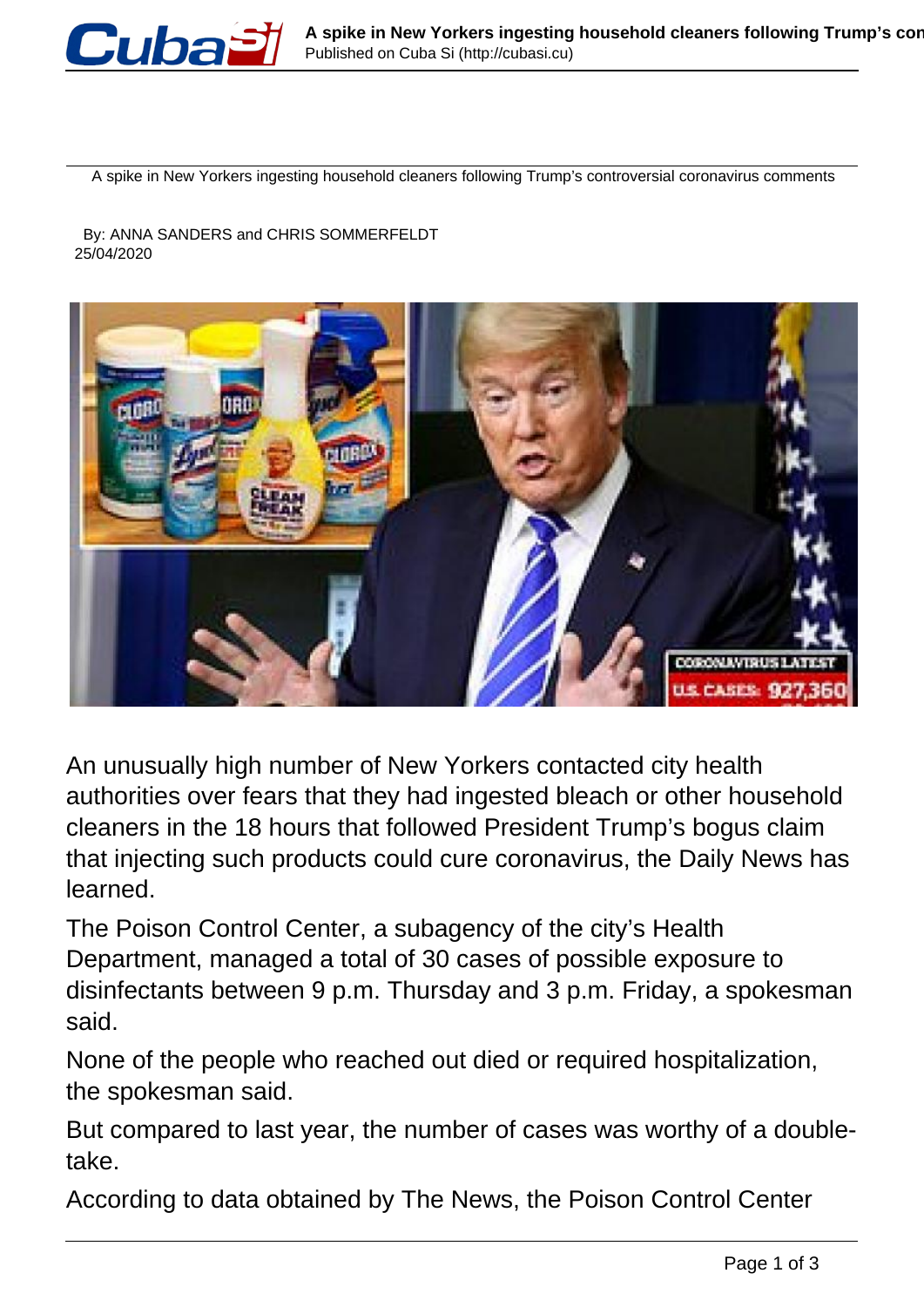only handled 13 similar cases in the same 18-hour period last year.

*Cubaă* 

Moreover, out of the cases reported between Thursday and Friday, nine were specifically about possible exposure to Lysol. Ten were in regards to bleach and 11 about household cleaners in general, the spokesman said.

In last year's 18-hour period, there were no cases reported about Lysol exposure and only two were specifically in regards to bleach, the data shows.

During Thursday night's coronavirus briefing at the White House, Trump suggested doctors may be able to cure coronavirus by injecting disinfectants like bleach directly into the lungs of their patients.

"Because you see it gets in the lungs and it does a tremendous number on the lungs so it'd be interesting to check that … It sounds interesting to me," Trump said, turning to his health advisers and asking them to look into the matter.

The Onion predicted Trump's suggestion that disinfectants might kill coronavirus »

On Friday afternoon, following widespread pushback from medical experts, Trump claimed his dangerous suggestion was a joke.

"I said it sarcastically," Trump told reporters in the Oval Office.

Despite Trump's sarcasm defense, health and emergency agencies took his comments seriously and warned people against listening to the president.

"To be clear, disinfectants are not intended for ingestion either by mouth, by ears, by breathing them in any way, shape or form," New York City Health Commissioner Oxiris Barbot tweeted. "Doing so can put people at great risk."

EDITORIAL | Public service announcement: On disinfectant, the coronavirus and President Trump »

A White House spokesman demurred Friday night when asked for comment on the Big Apple's spike in possible cases of household product poisoning in the aftermath of Trump's comments.